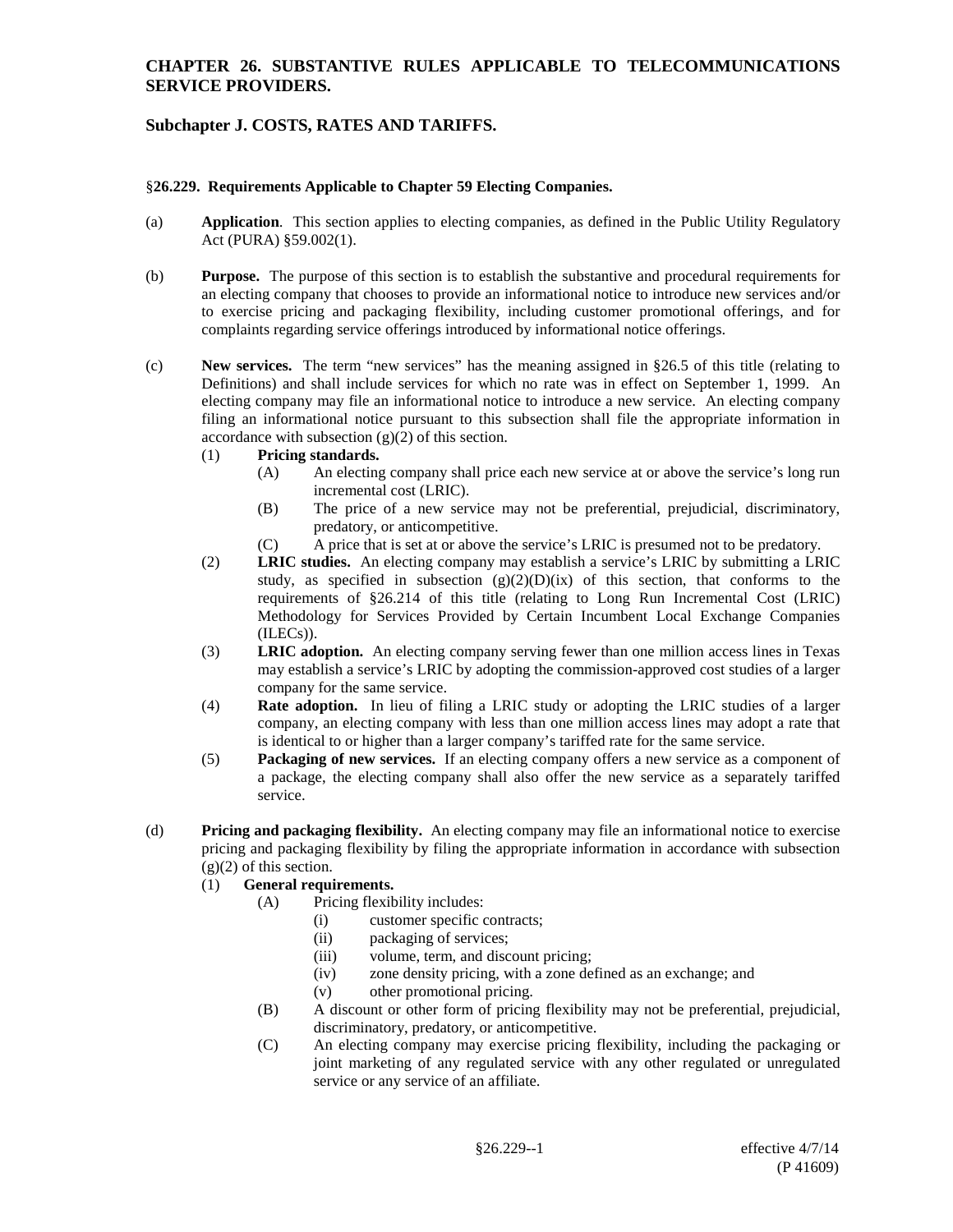# **Subchapter J. COSTS, RATES AND TARIFFS.**

#### (2) **Pricing standards.**

- (A) An electing company shall price each regulated service offered separately or as part of a package at either the service's tariffed rate or at a rate not lower than the service's LRIC.
- (B) An electing company shall price each service at or above the service's LRIC.
- (C) A price that is set at or above the service's LRIC is presumed not to be predatory.<br>
(D) The price of a package that combines regulated products or services w
- The price of a package that combines regulated products or services with unregulated products or services shall recover the cost to the electing company of acquiring and providing the unregulated products or services. In this section, unregulated products or services are products or services provided by an entity that is unaffiliated with the electing company.
- (E) The price of a package that combines regulated products or services with the products or services of an affiliate shall recover the cost to the electing company of acquiring and providing its affiliate's products or services, which shall be greater than or equal to the cost to the affiliate of acquiring and/or providing the products or services. The cost to an electing company of acquiring or providing the affiliate's products or services shall be valued in a manner consistent with Federal Communications Commission (FCC) requirements, to the extent such requirements are applicable to the electing company, and with subparagraph (F) of this paragraph. A group of products or services that are jointly marketed by an electing company in conjunction with one or more of its affiliates shall be priced in a manner consistent with FCC requirements, to the extent such requirements are applicable to the electing company, and with subparagraph (F) of this paragraph.
- (F) Consistent with PURA §52.051(1)(C), an electing company shall not use revenues from regulated monopoly services to subsidize services subject to competition.
- (3) **LRIC studies.** An electing company may establish a service's LRIC by submitting a LRIC study, as specified in subsection  $(g)(2)(D)(ix)$  of this section, that conforms to the requirements of §26.214 of this title.
- (4) **LRIC adoption.** An electing company serving fewer than one million access lines in Texas may establish a service's LRIC by adopting the commission-approved cost studies of a larger company for the same services.
- (5) **Rate adoption.** In lieu of filing a LRIC study or adopting the LRIC studies of a larger company, an electing company with less than one million access lines may adopt a rate that is identical to or higher than a larger company's tariffed rate for the same service.
- (e) **Customer promotional offerings.** An electing company may file an informational notice to offer customer promotional offerings by filing the appropriate information in accordance with subsection  $(g)(2)$  of this section.
	- (1) An electing company may offer a promotion for a regulated service for not more than 90 days in any 12-month period.
	- (2) Customer promotional offerings may consist of:
		- (A) a waiver of installation charges or service order charges, or both, for not more than 90 days in a 12-month period; or
		- (B) a temporary discount of not more than 25% from the tariffed rate for not more than 60 days in a 12-month period.
	- (3) Although electing companies are not required to file LRIC studies with informational notices regarding these customer promotional offerings, the offerings are subject to the standards for pricing flexibility in subsection (d) of this section, in the event of a complaint.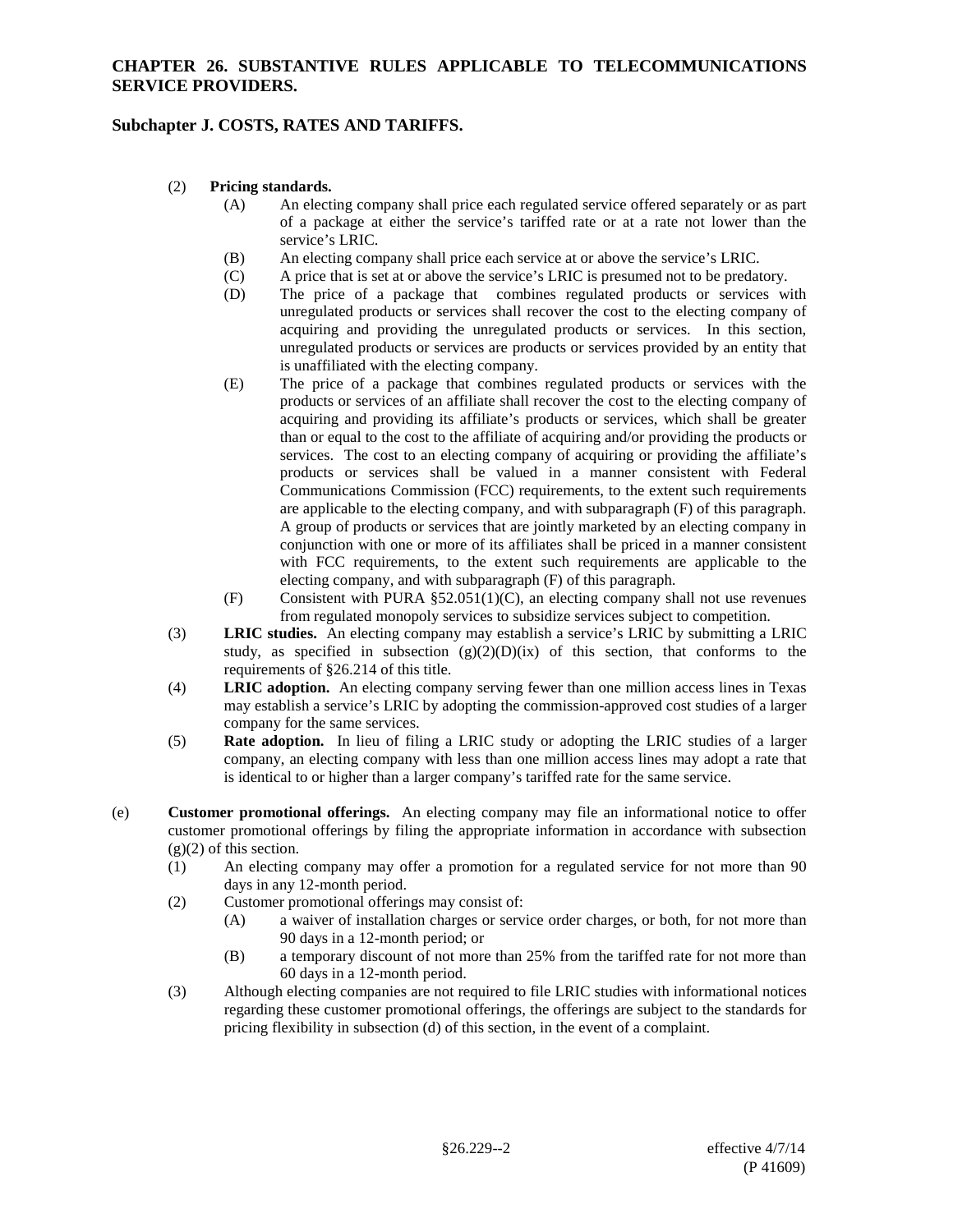# **Subchapter J. COSTS, RATES AND TARIFFS.**

- (f) **Requirements for customer specific contracts.** An electing company may enter into customerspecific contracts for certain services as provided in §26.211 of this title (relating to Rate-Setting Flexibility for Services Subject to Significant Competitive Challenges). For all services not addressed in §26.211 of this title, an electing company must offer customer specific contracts pursuant to this section.
- (g) **Procedures related to the filing of informational notices and associated tariffs.** The provisions of this subsection apply to electing companies choosing to introduce new services and exercise pricing and packaging flexibility including customer promotional offerings through informational notice filings.

#### (1) **Notice requirements.**

- (A) An electing company shall provide the informational notice in compliance with this section to the commission, to the Office of Public Utility Counsel (OPC), and to any person who holds a certificate of operating authority in the electing company's certificated area or areas, or who has an effective interconnection agreement with the electing company.
- (B) Unless an interconnection agreement contract specifies otherwise, an incumbent local exchange carrier shall continue to provide to affected resellers of retail services the same notice of rate changes or withdrawal of detariffed services that it was required to provide prior to detariffing.

## (2) **Filing requirements.**

- (A) Filing of informational notice and confidential information. At the time the informational notice is filed in Central Records, a copy of the informational notice, including confidential information, shall be delivered to OPC. In addition to the record copy, an additional copy of any confidential information shall be filed in Central Records for use by the commission staff.
	- (i) The commission shall assign each informational notice a unique control number and shall stamp the tariff sheets "received".
	- (ii) The commission staff shall file any notice of deficiencies (including deficiencies in LRIC studies submitted) for incomplete filings not in compliance with this section or pleading alleging that the service offering is inappropriately filed as an informational notice filing within three working days after the date of the filing of the informational notice.
	- (iii) Within two working days after the date of the commission staff's filing, the applicant shall file an explanation of the actions it has taken or intends to take in response to a notice or pleading filed under clause (ii) of this subparagraph.
- (B) Effective date. A service offering shall be effective no earlier than ten days after the electing company files a complete informational notice with the commission.
- (C) Access to confidential information. Access to confidential information filed with the commission as part of an informational notice filing shall be available to commission staff and OPC, upon execution of a commission approved protective agreement, at the time the informational notice is filed.
- (D) Format of filing. An informational notice under this section must include the following elements:
	- (i) name of company;
	- (ii) PURA chapter under which company operates;
	- (iii) date of submission;<br>(iv) effective date:
	- effective date: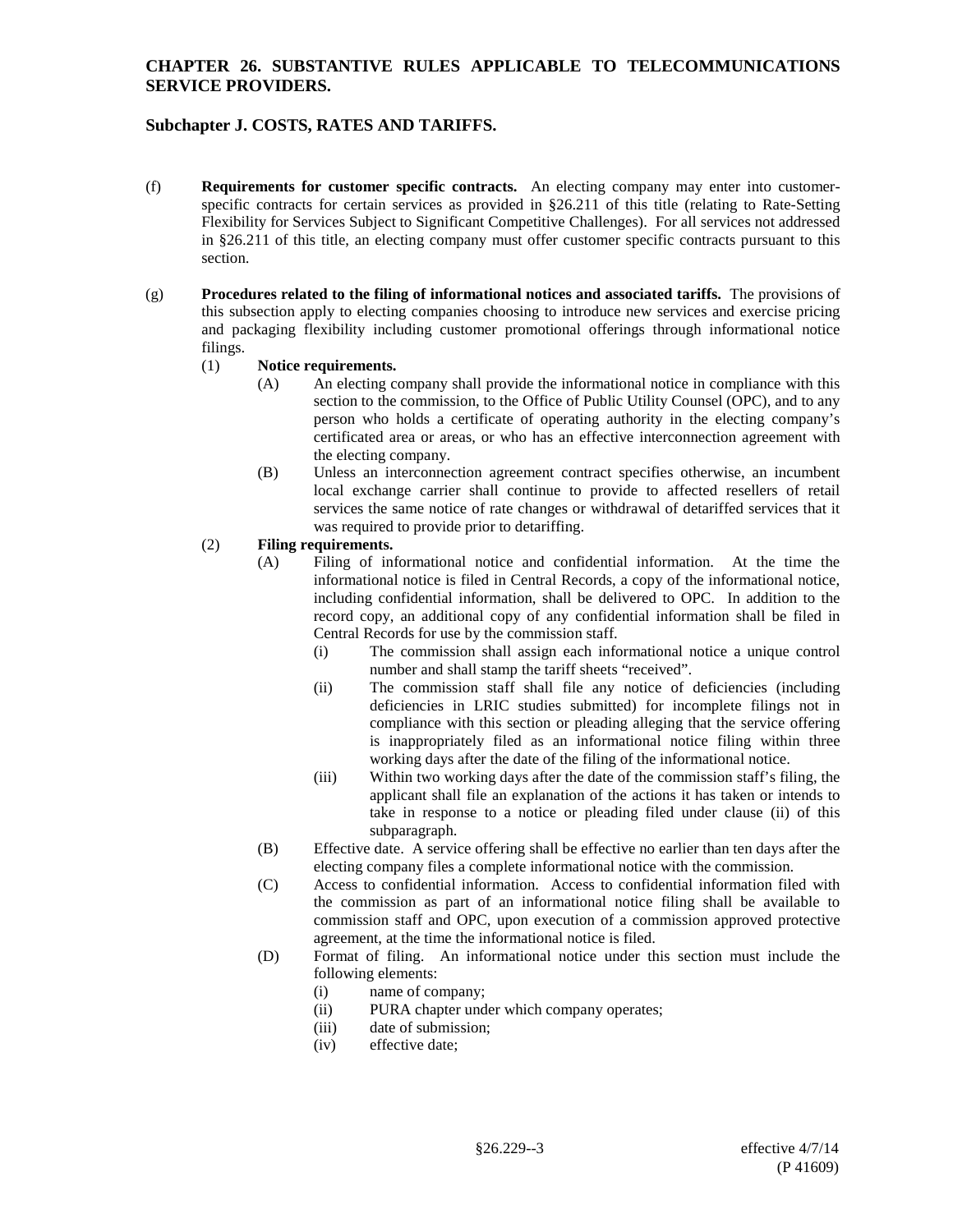## **Subchapter J. COSTS, RATES AND TARIFFS.**

- (v) new and/or revised tariff pages, written in plain language and conforming to the requirements of §26.207 of this title (relating to Form and Filing of Tariffs);
- (vi) proposed implementation date (if different from effective date);
- (vii) affidavit of notice to the Office of Public Utility Counsel, certificate of operating authority holders, and parties to interconnection agreements;
- (viii) type of filing (new service; pricing flexibility; packaging, or promotional offering; customer specific contract);
- (ix) except for customer promotional offerings, relevant LRIC study or LRIC study reference, and relevant support materials (confidential/proprietary/protected materials provided to commission only). When LRIC studies for which commission approval has not been obtained are provided with an informational notice filing, an application for approval of that LRIC study must be filed pursuant to the standards in §26.214 of this title to establish a LRIC floor and shall be filed before or simultaneously with the informational notice filing. The electing company shall file a notice of intent to file LRIC studies pursuant to §26.214 of this title no later than ten days before the filing of the LRIC study;
- (x) except for customer promotional offerings, relevant LRIC study or LRIC study reference, and relevant supporting materials (confidential/proprietary/protected materials provided to commission only), if an electing company chooses to adopt LRIC studies of a larger company pursuant to the requirements of subsection  $(c)(3)$  or  $(d)(4)$  of this section, as applicable;
- (xi) except for customer promotional offerings, relevant tariff rates or specific tariff references, if the electing company chooses to adopt rates of a larger company pursuant to requirements of subsection  $(c)(4)$  or  $(d)(5)$  of this section, as applicable;
- (xii) a response of "yes", "no", or "not applicable", with explanatory language, to the following question: "Is the sum of the TELRIC-based wholesale prices of components needed for provision of the retail service at or below the retail price set forth in this filing?" Except for customer promotional offerings, if the response is "yes" or "no", the filing must identify the components needed for the provision of the retail service, along with a list of relevant wholesale and retail prices;
- (xiii) a response of "yes" or "no" to the following question: "Is the service available for resale by a competitor?" If the answer is "no", does the proposed price meet the standards set forth in §26.274 (f) - (h) of this title (relating to Imputation)? For purposes of this question, "available for resale" means:
	- (I) the service is not subject to tariffed resale restrictions; and
	- (II) the electing company is not aware of any constraints that would prevent a competitor from functionally provisioning the service to the competitor's customers in parity with the electing company's provisioning of the service to the electing company's customers; providing the products or services. The cost to an electing company of acquiring or providing the affiliate's products or services shall be valued in a manner consistent with FCC requirements, to the extent FCC requirements are applicable to the electing company, and with subsection  $(d)(2)(F)$  of this section. For a joint marketing effort that includes regulated products or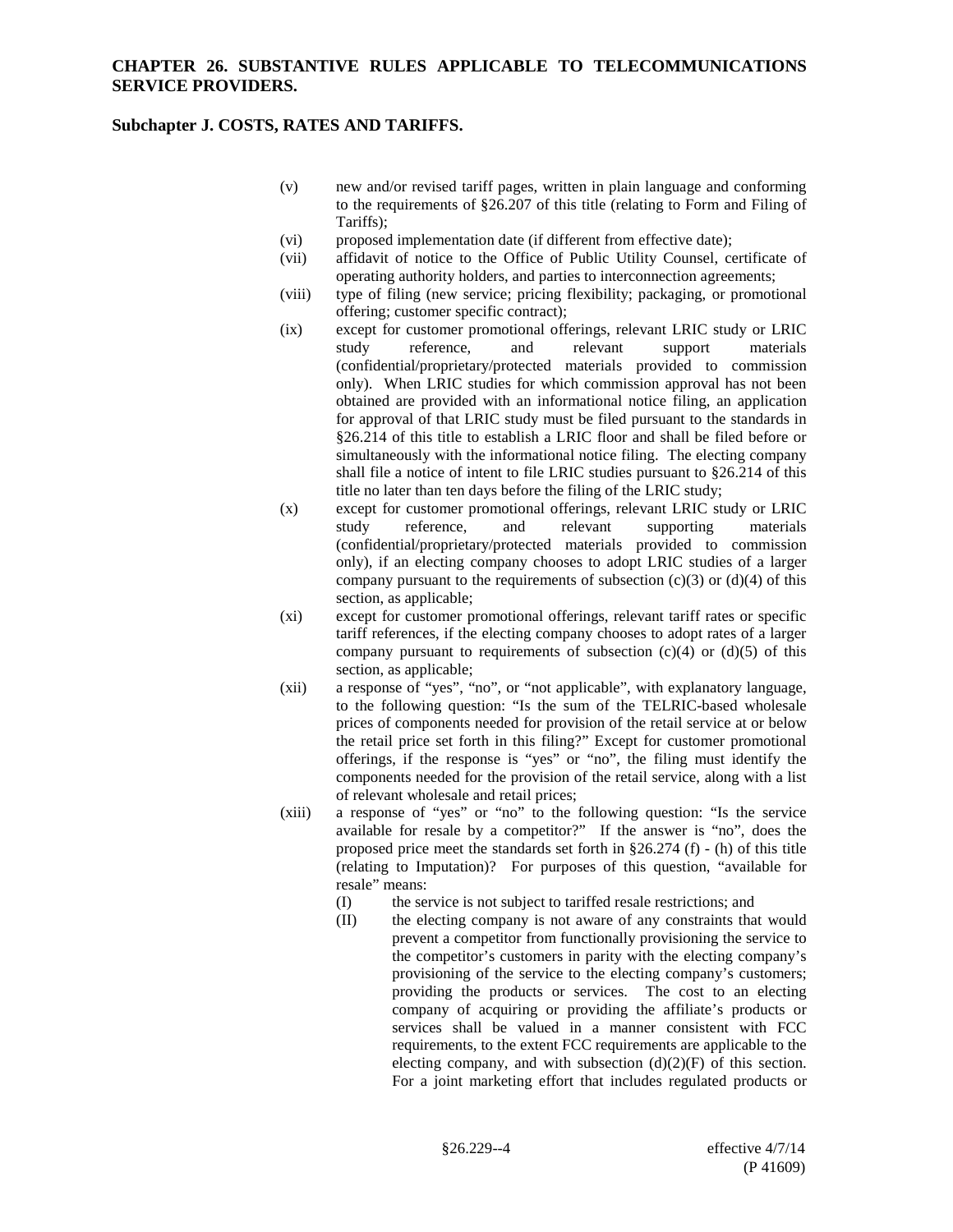### **Subchapter J. COSTS, RATES AND TARIFFS.**

services and the products or services of an affiliate, an affidavit shall be provided by each affected affiliate attesting that the affiliate's costs are recovered in a manner consistent with subsection  $(d)(2)(F)$  of this section and FCC requirements, to the extent FCC requirements are applicable to the electing company;

- (xiv) for package offerings that combine regulated products or services with unregulated products or services and/or with the products or services of an electing company's affiliate, an affidavit indicating that the price of the package recovers the cost to the electing company of acquiring and providing the unregulated products or services or the affiliate's products or services. The affidavit shall also indicate that the cost to the electing company of acquiring and providing an affiliate's products or services is greater than or equal to the cost to the affiliate of acquiring and/or providing the products or services. The cost to an electing company of acquiring or providing the affiliate's products or services shall be valued in a manner consistent with FCC requirements, to the extent FCC requirements are applicable to the electing company, and with subsection  $(d)(2)(F)$  of this section. For a joint marketing effort that includes regulated products or services and the products or services of an affiliate, an affidavit shall be provided by each affected affiliate attesting that the affiliate's costs are recovered in a manner consistent with subsection  $(d)(2)(F)$  of this section and FCC requirements, to the extent FCC requirements are applicable to the electing company;
- (xv) description of the offering's terms and conditions, including location of service or a statement that it is to be provided state-wide; and
- (xvi) a privacy concerns statement.
- (E) For customer promotional offerings:
	- (i) Affidavit that a promotion for this service has not exceeded 90 days for the previous 12-month period.
	- (ii) Promotional tariff or letter identifying the promotional service and whether it is for a waiver of installation or service order charges, or both (90 days) or a discount of 25% or less (60 days).

#### (3) **Disputes as to sufficiency or appropriateness of informational notice filing.**

- (A) If the electing company advises the commission by written filing that a dispute exists with respect to a notice of deficiency or the inappropriateness of an informational notice, and requests the assignment of an administrative law judge to resolve the dispute, the commission will consider the dispute to be a contested case.
- (B) A contested case will also exist if the commission files a complaint addressing sufficiency or appropriateness of an informational notice filing.
- (C) Parties other than the commission staff may not challenge the sufficiency of an informational notice filing.

#### (4) **Complaints regarding service offerings introduced by informational notice filings.**

- (A) Subject to subparagraph (E) of this paragraph, an affected person, the OPC, or the commission may file a complaint at the commission on or after the date the informational notice has been filed. The filing of a complaint will initiate a contested case.
- (B) A complaint addressing an informational notice involving pricing flexibility, including customer promotions, may challenge whether the filing is in compliance with PURA and the commission substantive rules.
- (C) A complaint addressing an informational notice involving a new service may challenge whether the tariff is in compliance with the pricing standards of PURA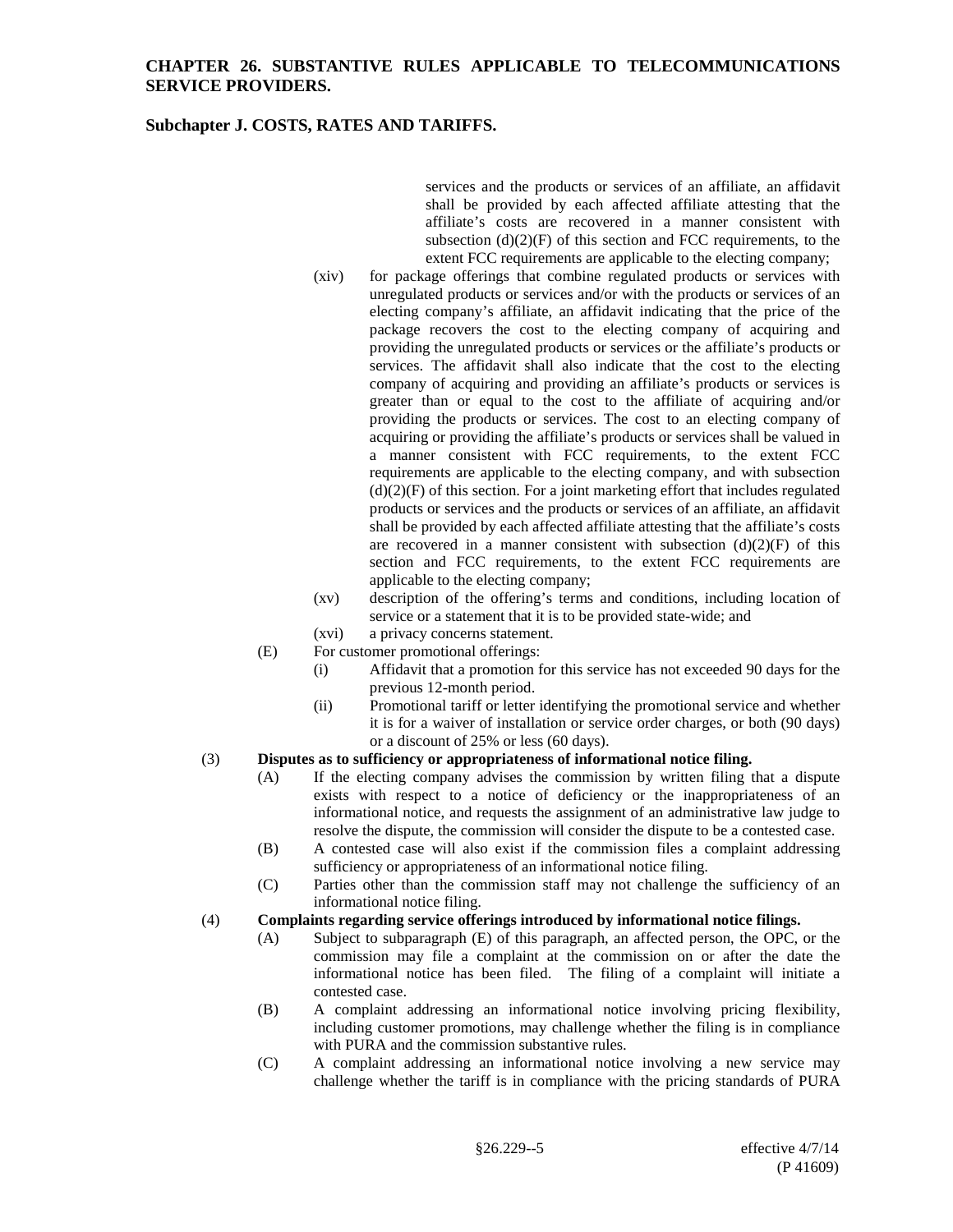### **Subchapter J. COSTS, RATES AND TARIFFS.**

and commission substantive rules. If the complaint is finally resolved in a final order issued by the commission in favor of the complainant, the electing company shall either:

- (i) not later than the tenth day after the date the complaint is finally resolved, amend the price of the service as necessary to comply with the final resolution; or
- (ii) discontinue the service.
- (D) The commission shall dismiss a complaint filed prior to the filing of an informational notice on the grounds that the commission lacks jurisdiction to hear the complaint.
- (E) The commission shall consider any complaint alleging that the pricing of a regulated service does not meet the pricing standards of PURA and commission substantive rules, which is filed 31 or more days after the implementation date of the tariff, to be untimely.
- (F) All complaints shall be docketed and governed by the commission's procedural rules and shall be filed and reviewed pursuant to the following requirements:
	- (i) Complaints shall be captioned: COMPLAINT BY {NAME OF COMPLAINANT} REGARDING TARIFF CONTROL NUMBER(S) {NUMBER(S)} {STYLE OF TARIFF CONTROL NUMBER}.
	- (ii) Processing. The commission shall assign each complaint filed with respect to an informational notice a unique control number. The presiding officer shall cause a copy of each complaint, bearing the assigned control number, to be filed in the relevant tariff control number(s) for the related informational notice(s).
- (G) The commission staff shall have standing in all proceedings related to informational notice filings before the commission, and may intervene by filing a notice of intervention at any time prior to determination on the merits. No motion is necessary for such intervention.
- (H) A complaint filed pursuant to this section shall be considered to be an exception to the informal resolution requirements of procedural rule §22.242(c) of this title (relating to Complaints).
- (5) **Interim relief.** All tariffs introduced by informational notice filings will remain in effect during the pendency of any complaint unless interim relief suspending the tariff is granted pursuant to this subsection.
	- (A) Any request that a tariff be suspended during the pendency of a complaint must meet the following requirements:
		- (i) the pleading must state an appropriate and bona fide cause of action;
		- (ii) the pleading must be verified or supported with affidavits based on personal knowledge; and
		- (iii) the pleading must set forth the following elements: probable right of recovery, probable and irreparable injury in the interim, and no adequate alternative remedy.
	- (B) The presiding officer shall schedule a hearing on interim relief in the form of suspension of a tariff on an expedited basis.
	- (C) The burden of proof shall be upon the complainant with respect to each element of proof necessary to obtain any interim relief requested by the complainant.